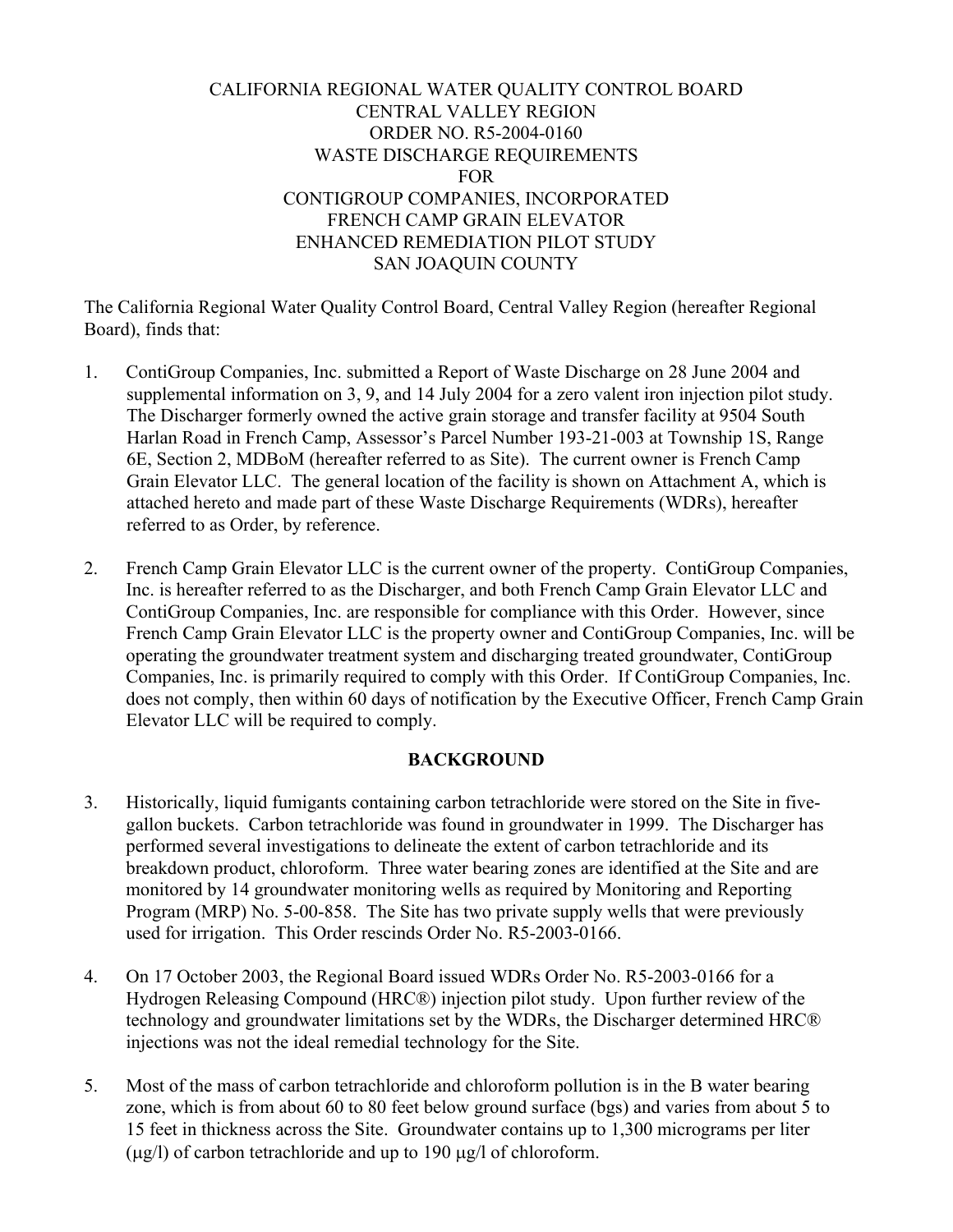#### **PROPOSED REMEDIATION PROJECT**

- 6. Based on review of other remedial technologies and case studies, the Discharger proposes a granular zero valent iron (GZVI) injection pilot study to reduce carbon tetrachloride and chloroform concentrations. This technology is well suited for slow moving groundwater plumes, such as is observed at the Site. The pilot study will evaluate the efficacy of the amount and spacing of the GZVI injections. The effectiveness of the pilot study will be determined by measuring the concentrations of carbon tetrachloride, chloroform, and breakdown products in perimeter monitoring wells. Groundwater monitoring of amendments, breakdown products, and byproducts will continue until concentrations return to baseline levels, which will conclude the pilot study.
- 7. GZVI is a strong reducing agent. Electrons released during GZVI oxidation reduce the chlorinated compounds whereby the chlorine atoms are replaced by hydrogen atoms. During the reductive dechlorination process, the carbon tetrachloride and chloroform act as electron acceptors. The hydrogen ion, which will affect pH, and chlorine are produced from the reductive dechlorination process. Case studies show that 70 percent of the carbon tetrachloride is expected to degrade to non-chlorinated end products (such as carbon dioxide) and 30 percent is expected to degrade to chloroform. The GZVI will further promote degradation of chloroform with about 60 percent expected to degrade to methylene chloride and about 40 percent expected to degrade to non-chlorinated end-products. The biological half-life of methylene chloride is about 10 days, so a buildup is not expected. The ultimate end products are carbon dioxide and chloride.
- 8. The Discharger will drill three borings, as shown on Attachment B, which is attached hereto and made part of this Order by reference, to about 85 feet bgs. The locations of the borings were determined based on groundwater flow direction and area with the highest concentrations of pollutants in the B water bearing zone. The pilot study is focusing on the B water bearing zone because the horizontal permeability is much greater than the vertical permeability so there should not be an influence on the C water bearing zone during the pilot study. Depths of injection will be about 77.5 feet bgs, 72.5 feet bgs, 67.5 feet bgs, and 62.5 feet bgs to create four iron fractures per boring. About 4 cubic meters of GZVI slurry will be injected into each fracture for a total of about 16 cubic meters per boring. The GZVI slurry consists of guar gum, which makes the slurry viscous and allows the GZVI to be suspended and pumped into the boring, cross-linker to make the slurry more viscous, and an enzyme breaker to reduce viscosity once the fracture is emplaced in the subsurface. Guar gum is a carbohydrate made up of carbon, hydrogen, and oxygen. The cross-linker, BX-1L, is made up of boric acid sodium salt and ethylene glycol. The enzyme breaker, LEB-H, is made up of sodium chloride. The mixture of slurry is 400 kilograms of iron, eight kilograms of guar gum, three quarters to two liters of cross-linker, and 0.02 liters of enzyme breaker per cubic meter of slurry. The amount injected may be less, but not exceed 4 cubic meters per fracture because the mass of GZVI injected is controlled by the amount that can be hydraulically fractured into the subsurface.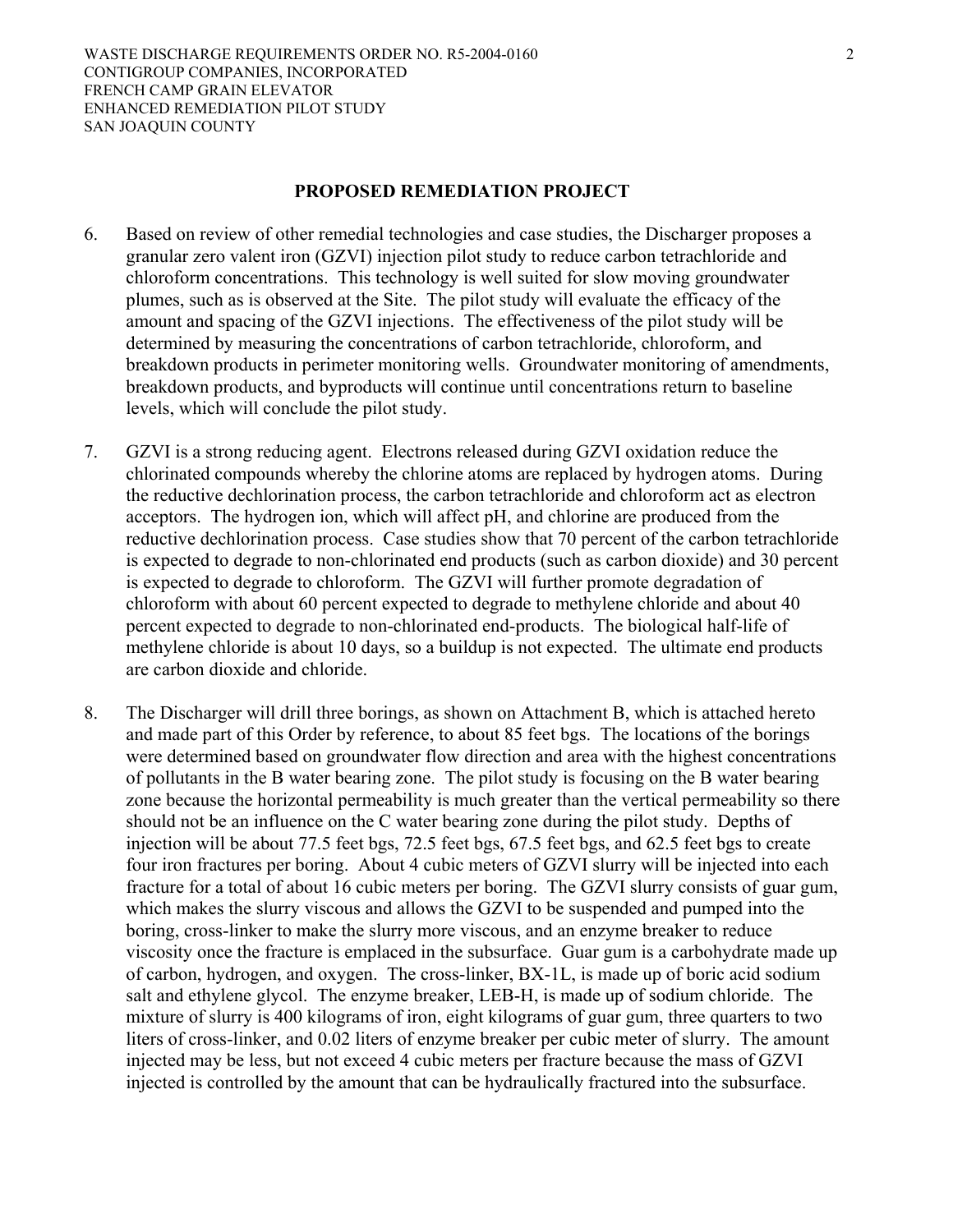- 9. Hydraulic fracturing is a process whereby a fluid is pumped into a boring at a rate and pressure high enough to overcome the in-situ confining stress and the material strength of a formation (i.e. soil or rock) resulting in the formation of a fracture. The slurry mixture is pumped under pressure into the subsurface soils to create a fracture. During pumping, downhole pressures and flow rates are monitored against time via logging computers. After pumping, the GZVI holds the fracture open while the enzyme breaks down the viscous fluid. The fluid subsequently drains out of the fractures, leaving multiple, overlying fractures radiating from the borehole.
- 10. The Discharger will use the FRAC RITE™ process, which was developed in 1995 specifically for geo-environmental applications in unconsolidated, low permeability sediments for the hydraulic fracturing. Fracturing is conducted using proprietary down hole fracturing equipment designed for various soil types at shallow depths and low operating pressures. The pollutants are treated as a result of moving into the fractures.
- 11. After injections are completed, the Discharger will abandon the borings by grouting. The expected lateral extent of the GZVI is about 33 feet following the fractures created, which the Discharger will verify by fracture mapping on each boring. The mapping will be done by using tiltmeters, which are instruments that measure the minute ground surface deformations created during the fracturing process and can determine direction and magnitude of the ground surface deformation. The Discharger will set out about 12 to 20 titlmeters in a grid or concentric configuration to measure the ground surface deformations. After the first boring is completed, the remaining two boring locations may be adjusted based on the results of the fracture mapping from the first boring.
- 12. Within two days of completing the three borings with GZVI injections, the Discharger will install two groundwater monitoring wells screened from 60 to 80 feet bgs in the B water bearing zone (MW-9B and MW-10B). MW-9B and MW-10B are being installed after the GZVI injections to prevent possible damage from the fracturing activities and so that the lateral extent of GZVI can be determined, allowing the wells to be installed in the appropriate locations. MW-9B will be installed at the downgradient edge of the furthest reach of the GZVI from the second boring but also outside the upgradient lateral extent of GZVI from the third boring. MW-10B will be installed at the downgradient edge of the furthest extent of the GZVI from the third boring. Based on this proposed spacing of the monitoring wells, the Discharger anticipates seeing effects of the GZVI injections in MW-9B and MW-10B within the first month after the injections.
- 13. The Discharger will monitor MW-3B, MW-9B, and MW-10B to evaluate the effectiveness of the GZVI injections. The Discharger will monitor MW-4B to determine whether increases in pollutants, byproducts, and breakdown products occur downgradient of the treatment area. The treatment area is the area of the GZVI injected into the three borings and 10 feet downgradient of the furthest reach of the GZVI, since the average groundwater flow at the Site is about 10 feet per year.
- 14. The Discharger has conducted two sampling events for baseline parameters and will collect additional baseline groundwater samples from MW-3B and MW-4B a minimum of four weeks prior to the injection of GZVI. The list of analytes required for the baseline sampling is listed in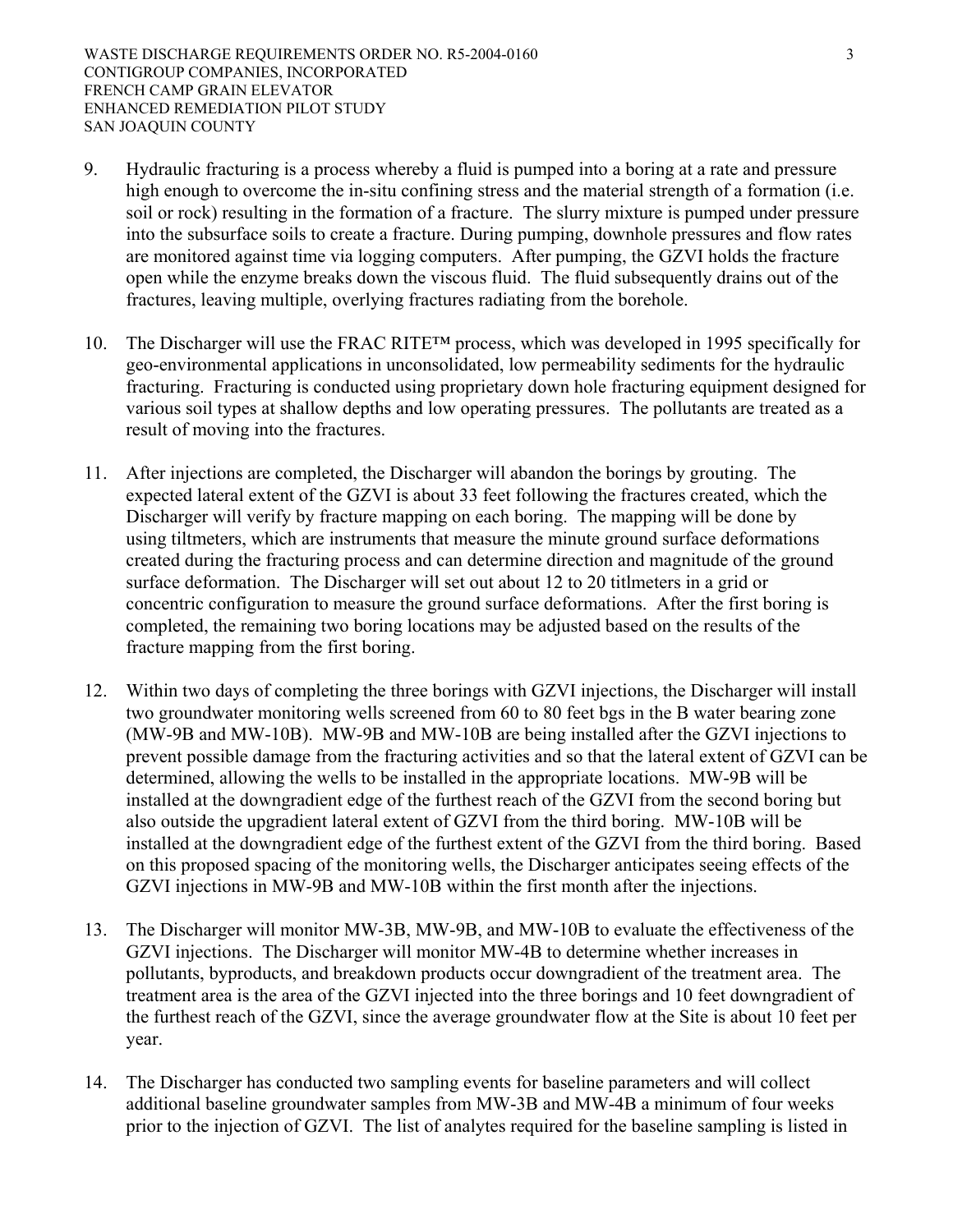the attached MRP No. R5-2004-0160. Regional Board staff must provide concurrence with the proposed baseline concentrations prior to injecting the GZVI. The Discharger will collect groundwater samples from MW-9B and MW-10B immediately following well development. Well development of MW-9B and MW-10B will occur no sooner than 24 hours after installation and no later than 48 hours after installation. MW-3B, MW-4B, MW-9B, and MW-10B will be sampled at 2, 4, 8, 12, 16, 20, and 24 weeks after the completion of the GZVI injections in accordance with MRP No. R5-2004-0160, and then quarterly thereafter until concentrations return to baseline.

- 15. Bench-scale testing was not performed because this technology has been shown to be successful at reducing carbon tetrachloride and chloroform concentrations at several other sites, include the E.I. du Pont de Nemours and Company site in Oakley, California.
- 16. Byproducts from the injection of GZVI may include reduced forms of iron, which depending on pH and electrical conductivity may include ferrous hydroxide or ferrous chloride. Breakdown products of carbon tetrachloride and chloroform from the injection may include methylene chloride, chloromethane, carbon dioxide, methane, and chloride ion. With the exception of chloride ion, the breakdown products of carbon tetrachloride are expected to be intermediate compounds. The Discharger will monitor for these byproducts in accordance with the attached MRP No. R5-2004-0160.
- 17. In the event that carbon tetrachloride, chloroform, methylene chloride, chloromethane, metals, total dissolved solids, chloride, carbon dioxide, methane, boron, ethylene glycol, byproducts, and/or breakdown products are detected in downgradient well MW-4B more than 20 percent above the approved baseline concentrations, the Discharger will collect a confirmation sample within 7 days of receiving the analytical results. If the exceedence is confirmed, the Discharger will install two extraction wells screened in the B water bearing zone downgradient of the three GZVI injection areas and upgradient of MW-4B within three months of the receiving the exceedence confirmation sample. The Discharger will receive Regional Board staff concurrence on extraction well schematics and placement prior to installation. Within two months of the installation of the two extraction wells, the Discharger will begin extracting from both extractions wells, treat the recovered water with granular activated carbon and/or air stripping and transport the extracted water to the Stockton Regional Wastewater Control Facility. The Discharger may also submit a Report of Waste Discharge to reinject the treated water if initial results show that groundwater extraction may be a long-term corrective measure.

## **REGULATORY CONSIDERATIONS**

- 18. The injection of chemicals into waters of the State is subject to regulation under the California Water Code. This Order authorizes the Discharger to inject GZVI into groundwater subject to specific discharge requirements.
- 19. The *Water Quality Control Plan for the Sacramento River and San Joaquin River Basins, Fourth Edition* (hereafter Basin Plan) designates beneficial uses, establishes water quality objectives (WQOs), contains implementation plans and policies for protecting waters of the basin, and incorporates by reference plans and policies adopted by the State Water Resources Control Board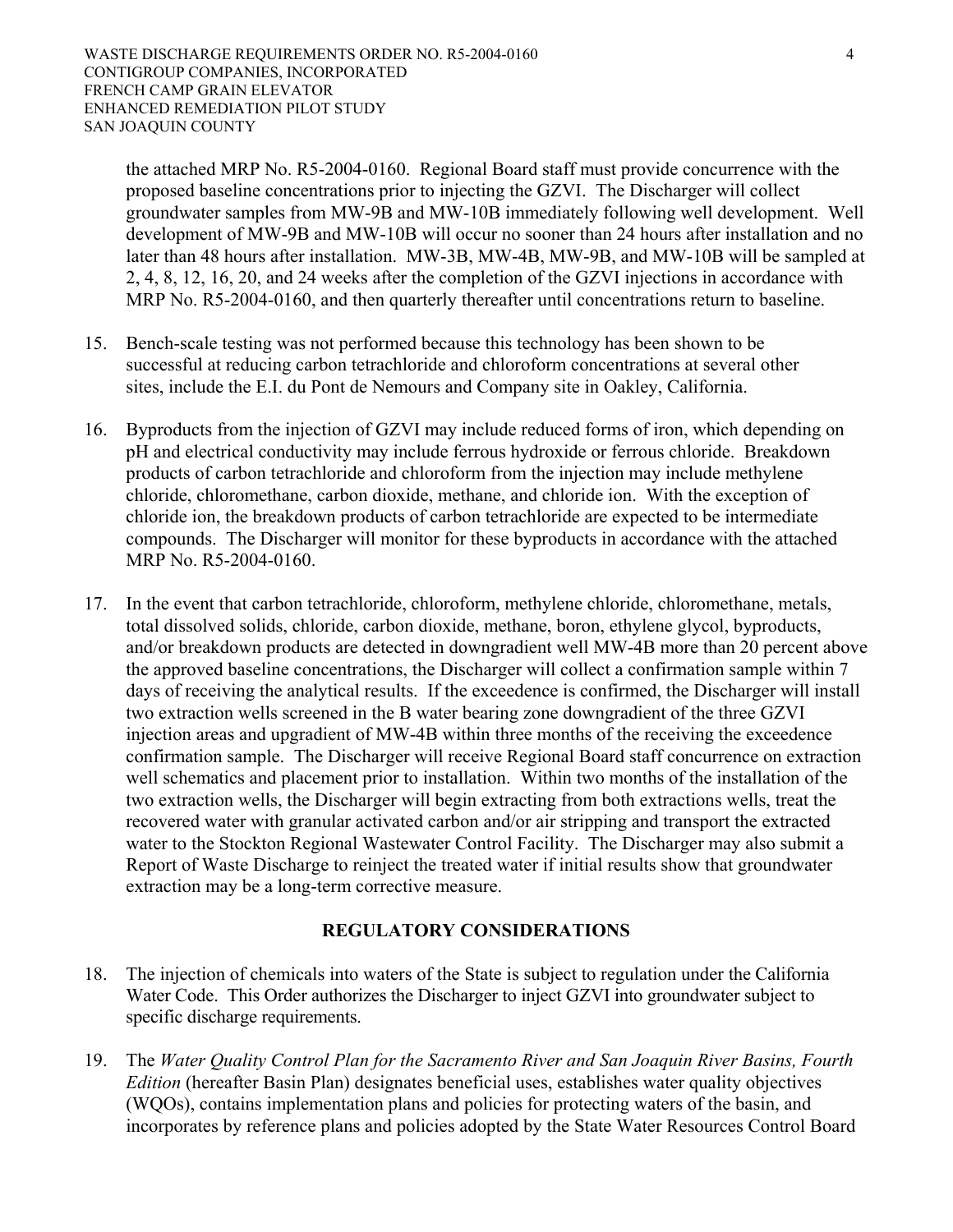(State Board). Pursuant to Section 13263(a) of the California Water Code, waste discharge requirements must implement the Basin Plan.

- 20. Surface water drainage is into the San Joaquin River within the legal boundaries of the Sacramento - San Joaquin Delta. The designated beneficial uses of the Sacramento - San Joaquin Delta are municipal and domestic supply; agricultural supply; process and service industrial supply; water contact recreation; noncontact water recreation; warm and cold freshwater habitat, migration of warm and cold freshwater species, spawning of warm freshwater species, wildlife habitat, and navigation.
- 21. The designated beneficial uses of underlying groundwater are municipal and domestic supply, agricultural supply, and industrial process and service supply.
- 22. Surrounding land uses are commercial and industrial.
- 23. State Board Resolution No. 92-49 requires the Regional Board to require actions for cleanup and abatement of discharges that cause or threaten to cause pollution or nuisance to conform to the provisions of State Board Resolution No. 68-16 (hereafter Resolution 68-16) and the Basin Plan. Pursuant to Resolution No. 92-49, the Regional Board shall ensure that dischargers are required to cleanup and abate the effects of discharges in a manner that promotes attainment of either background water quality, or if background levels of water quality cannot be restored, the best water quality which is reasonable and which complies with the Basin Plan including applicable WQOs.
- 24. Resolution No. 68-16 requires the Regional Board in regulating discharges of waste to maintain the high quality waters of the State until it is demonstrated that any change in quality will be consistent with maximum benefit to the people of the State, will not unreasonably affect present and potential beneficial uses, and will not result in water quality less than that described in plans and policies (e.g., quality that exceeds any WQO). Temporal degradation of groundwater at this Site due to the GZVI injections may occur. The temporary degradation allowed by this Order is consistent with Resolution 68-16 since (1) the purpose is to accelerate and enhance remediation of groundwater pollution and such remediation will benefit the people of the State; (2) the discharge facilitates a pilot project to evaluate the effectiveness of cleanup technology in accordance with Resolution No. 92-49; (3) the degradation is limited in scope and duration; (4) best practicable treatment and control, including adequate monitoring and contingency plans to assure protection of water quality, are required; and (5) the discharge will not cause WQOs to be exceeded beyond the project duration or treatment area, as defined in Finding Nos. 5 and 12.
- 25. Section 13267(b) of California Water Code provides that:

 In conducting an investigation specified in subdivision (a), the regional board may require that any person who has discharged, discharges, or is suspected of having discharged or discharging, or who proposes to discharge within its region, or any citizen or domiciliary, or political agency or entity of this state who has discharged, discharges, or is suspected of having discharged or discharging, or who proposes to discharge waste outside of its region that could affect the quality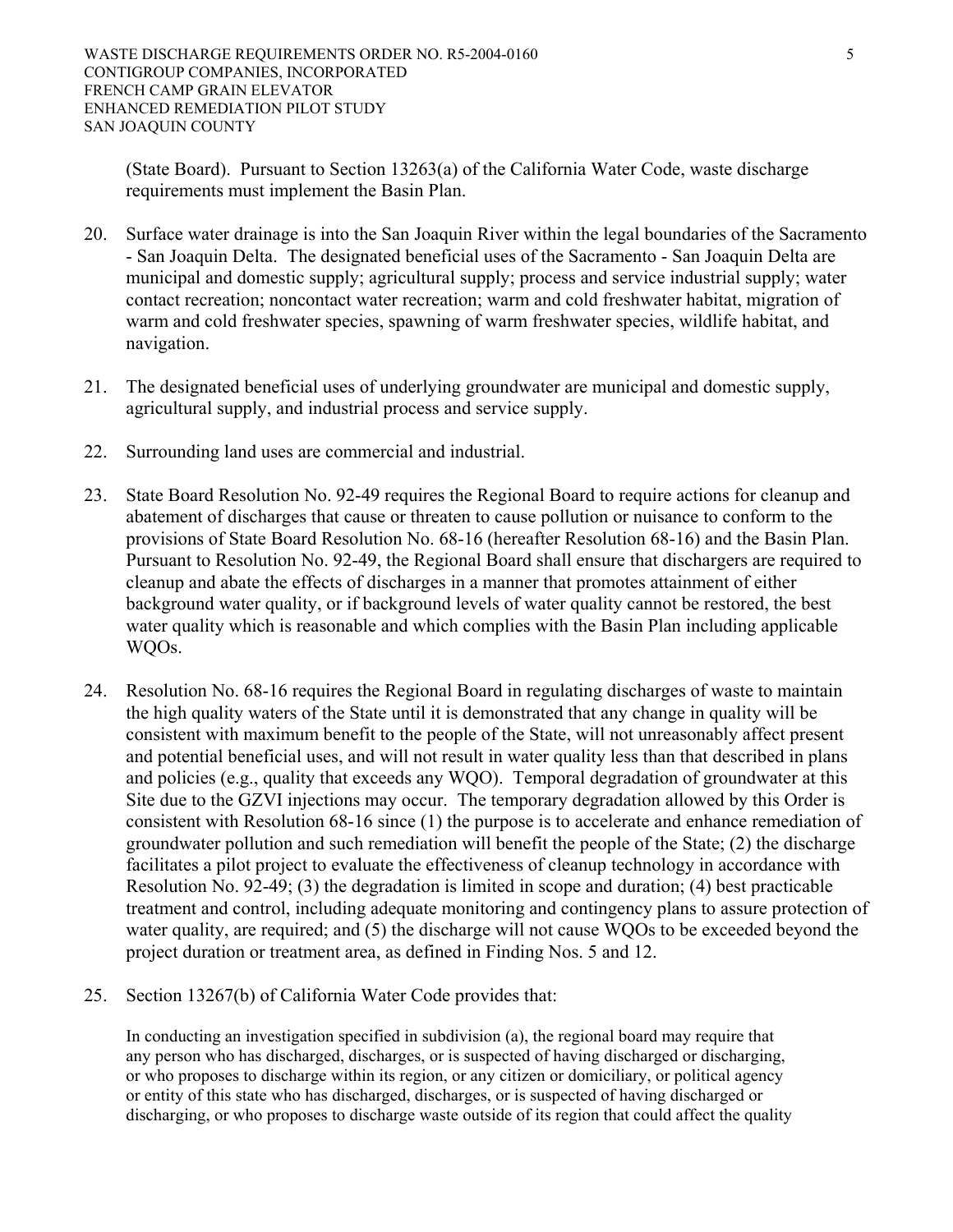of the waters of the state within its region shall furnish, under penalty of perjury, technical or monitoring program reports which the board requires. The burden, including costs of these reports, shall bear a reasonable relationship to the need for the reports and the benefits to be obtained from the reports. In requiring those reports, the regional board shall provide the person with a written explanation with regard to the need for the reports, and shall identify the evidence that supports requiring that person to provide the reports.

 The technical reports required by this Order and the attached MRP No. R5-2004-0160 are necessary to assure compliance with these WDRs. The Discharger formerly operated the facility that discharged the waste subject to this Order.

- 26. The California Department of Water Resources sets standards for the construction and destruction of groundwater wells, as described in *California Well Standards Bulletin 74-90* (June 1991) and *Water Well Standards: State of California Bulletin 74-81* (December 1981). These standards, and any more stringent standards adopted by the State or County pursuant to California Water Code Section 13801, apply to all monitoring wells.
- 27. Issuance of this Order is an action to assure the restoration of the environment and is, therefore, exempt from the provisions of the California Environmental Quality Act (Public Resources Code, Section 21000, et seq.), in accordance with Section 15308 and 15330, Title 14, California Code of Regulations (CCR).
- 28. This discharge is exempt from the requirements of *Consolidated Regulations for Treatment, Storage, Processing, or Disposal of Solid Waste,* as set forth in Title 27, CCR, Section 20005, et seq., (hereafter Title 27). Section 20090(d) allows exemption for a project to clean up a condition of pollution that resulted from an unauthorized release of waste based on the following:
	- a. The cleanup and abatement action is under the direction of a public agency;
	- b. Wastes removed from the immediate place of release will be discharged according to the Title 27 regulations; and
	- c. The remedial actions intended to contain wastes at the place of release shall implement the Title 27 regulations to the extent feasible.
- 29. Pursuant to California Water Code Section 13263(g), discharge is a privilege, not a right, and adoption of this Order does not create a vested right to continue the discharge.
- 30. All the above and the supplemental data and information and details in the attached Information Sheet, which is incorporated by reference herein, were considered in establishing the following conditions of discharge.
- 31. The Discharger and interested agencies and persons were notified of intent to prescribe WDRs for this discharge and provided with an opportunity for a public hearing and an opportunity to submit written views and recommendations.
- 32. In a public meeting, all comments pertaining to the discharger were heard and considered.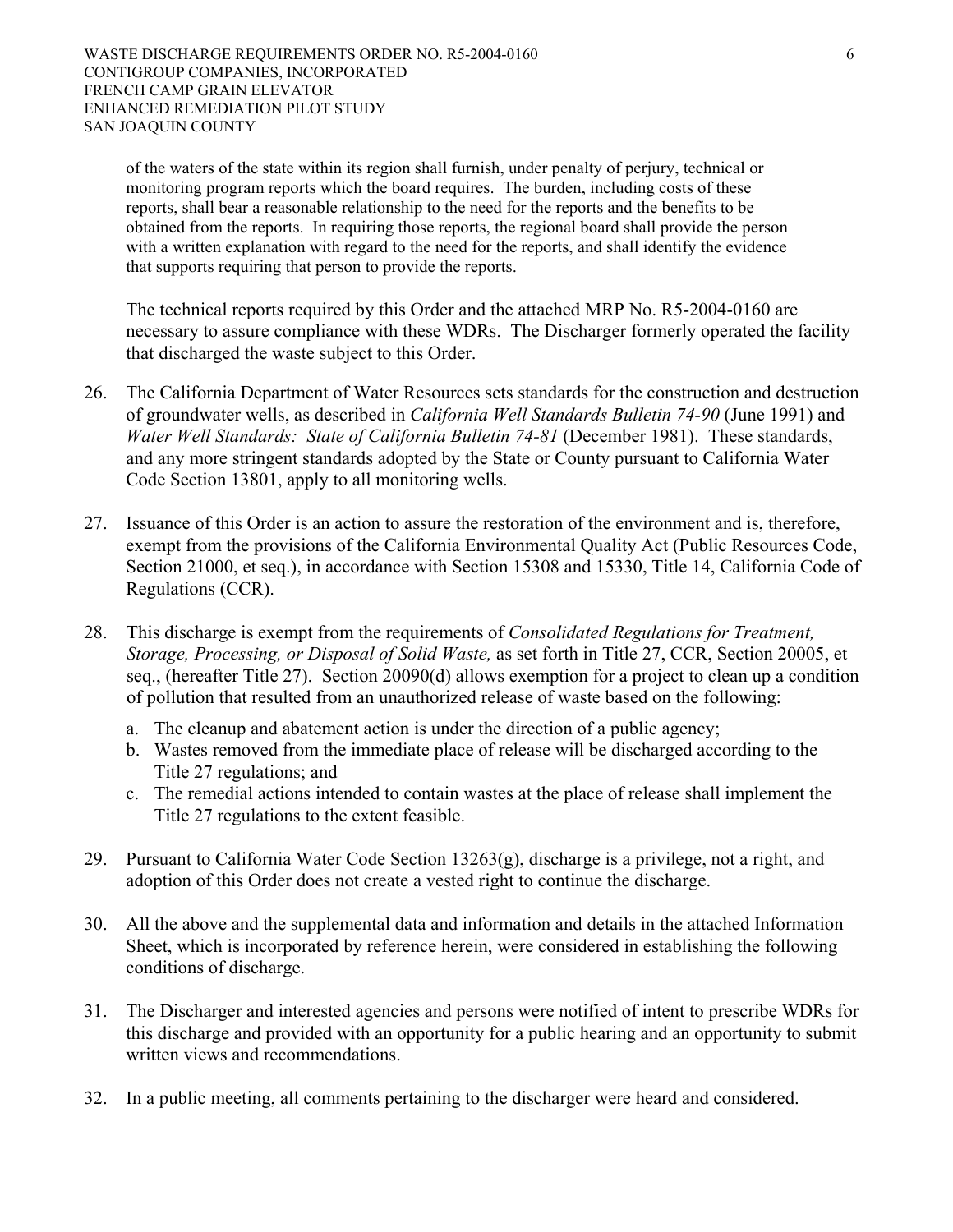**IT IS HEREBY ORDERED** that pursuant to Sections 13263 and 13267 of the California Water Code, Order No. R5-2003-0166 is rescinded and ContiGroup Companies, Inc., its agents, successors, and assigns, in order to meet the provisions contained in Division 7 of the California Water Code and regulations adopted thereunder, shall comply with the following while conducting the above-described pilot study:

*[Note: Other prohibitions, conditions, definitions, and some methods of determining compliance are contained in the attached "Standard Provisions and Reporting Requirements for Waste Discharge Requirements" dated 1 March 1991, incorporated herein.]* 

## **A. Discharge Prohibitions**

- 1. Discharge of wastes to surface waters or surface water drainage courses is prohibited.
- 2. Discharge of other than GZVI, cross-linker, guar gum, and enzyme breaker into groundwater is prohibited.
- 3. Discharge of waste classified as 'hazardous' under Section 2521 of Title 23, CCR, or as 'designated' under Section 13173 of California Water Code is prohibited.
- 4. Discharge of GZVI, cross-linker, guar gum, and enzyme breaker at locations or in a manner different from that described in Finding Nos.7, 8, and 9 is prohibited.

### **B. Discharge Specifications**

1. No waste constituent shall be released or discharged, or placed where it will be released or discharged, in a concentration or in a mass that causes violation of the Groundwater Limitations.

## **C. Groundwater Limitations**

- 1. During the pilot study, the Discharger shall not cause an increase of carbon tetrachloride, chloroform, methylene chloride, chloromethane, metals, total dissolved solids, chloride, carbon dioxide, methane, boron, ethylene glycol, byproducts, and/or breakdown products more than 20 percent above the approved baseline concentrations in MW-4B.
- 2. When the pilot study is completed, the pollutants, byproducts, and breakdown products shall not exceed baseline levels.

### **D. Provisions**

1. The Discharger shall notify Regional Board staff a minimum of one week prior to the injection of GZVI.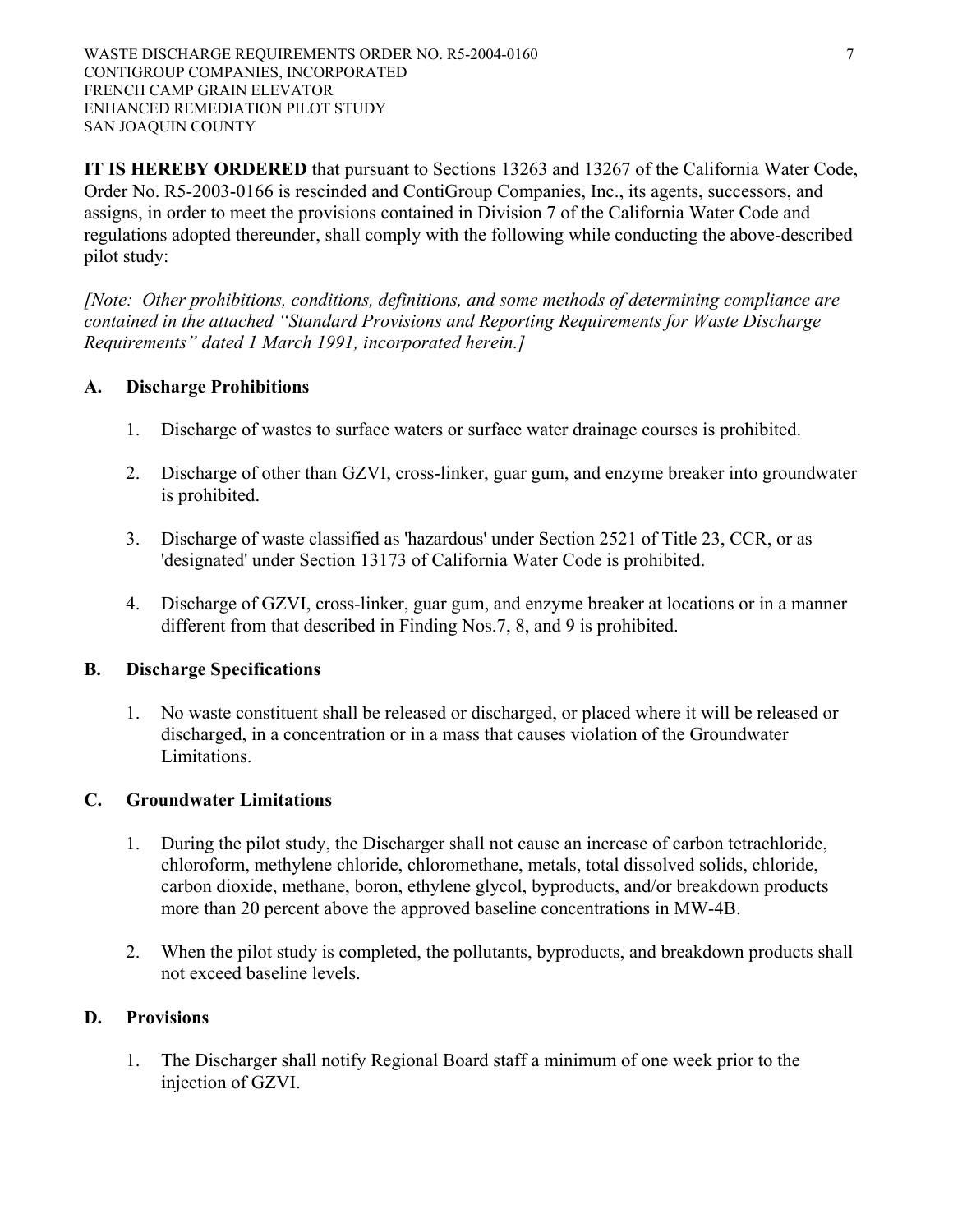- 2. The Discharger shall comply with the attached MRP No. R5-2004-0160, which is part of this Order, and any revisions thereto as ordered by the Executive Officer.
- 3. The Discharger shall comply with the "Standard Provisions and Reporting Requirements for Waste Discharge Requirements," dated 1 March 1991, which are attached hereto and by reference a part of this Order. This attachment and its individual paragraphs are commonly referenced as "Standard Provision(s)."
- 4. All of the following reports shall be submitted pursuant to Section 13267 of the California Water Code. All technical reports required herein that involve planning, investigation, evaluation, or design, or other work requiring interpretation and proper application of engineering or geologic sciences, shall be prepared by or under the direction of persons registered to practice in California pursuant to California Business and Professions Code sections 6735, 7835, and 7835.1. To demonstrate compliance with sections 415 and 3065 of Title 16, CCR, all technical reports must contain a statement of the qualifications of the responsible registered professional(s). As required by these laws, completed technical reports must bear the signature(s) and seal(s) of the registered professional(s) in a manner such that all work can be clearly attributed to the professional responsible for the work.
	- a. The Discharger shall submit a Baseline Summary Report due no later than **30 days** after the collection of the baseline samples from MW-3B and MW-4B to propose baseline values for carbon tetrachloride, chloroform, methylene chloride, chloromethane, metals, total dissolved solids, carbon dioxide, methane, chloride, boron, ethylene glycol, byproducts, and/or breakdown products. The Baseline Summary Report shall provide a table of proposed baseline concentrations developed using an EPA-approved statistical method, including the rationale used to develop the concentrations. The Discharger shall not begin injections until receiving written approval of baseline concentrations.
	- b. The Discharger shall submit a Pilot Study Implementation Report due no later than **60 days** after completing the GZVI injections that shall include a description of field activities, well installations, injection of GZVI, fracture mapping, results of the first month of monitoring, and baseline concentrations for newly installed monitoring wells MW-9B and MW-10B. The Discharger shall propose baseline concentrations for MW-9B and MW-10B for carbon tetrachloride, chloroform, methylene chloride, chloromethane, metals, total dissolved solids, chloride, carbon dioxide, methane, boron, ethylene glycol, byproducts, and/or breakdown products.
	- c. The Discharger shall submit a Pilot Study Evaluation Report no later than **12 months** after the injection of GZVI that shall include a summary of analytical results and an evaluation of the effectiveness of the GZVI injections.
- 5. In the event that carbon tetrachloride, chloroform, methylene chloride, chloromethane, metals, total dissolved solids, chloride, carbon dioxide, methane, boron, ethylene glycol, byproducts, and/or breakdown products are detected in downgradient well MW-4B more than 20 percent above the approved baseline concentrations, the Discharger shall immediately notify Regional Board staff of the exceedence(s) and obtain a confirmation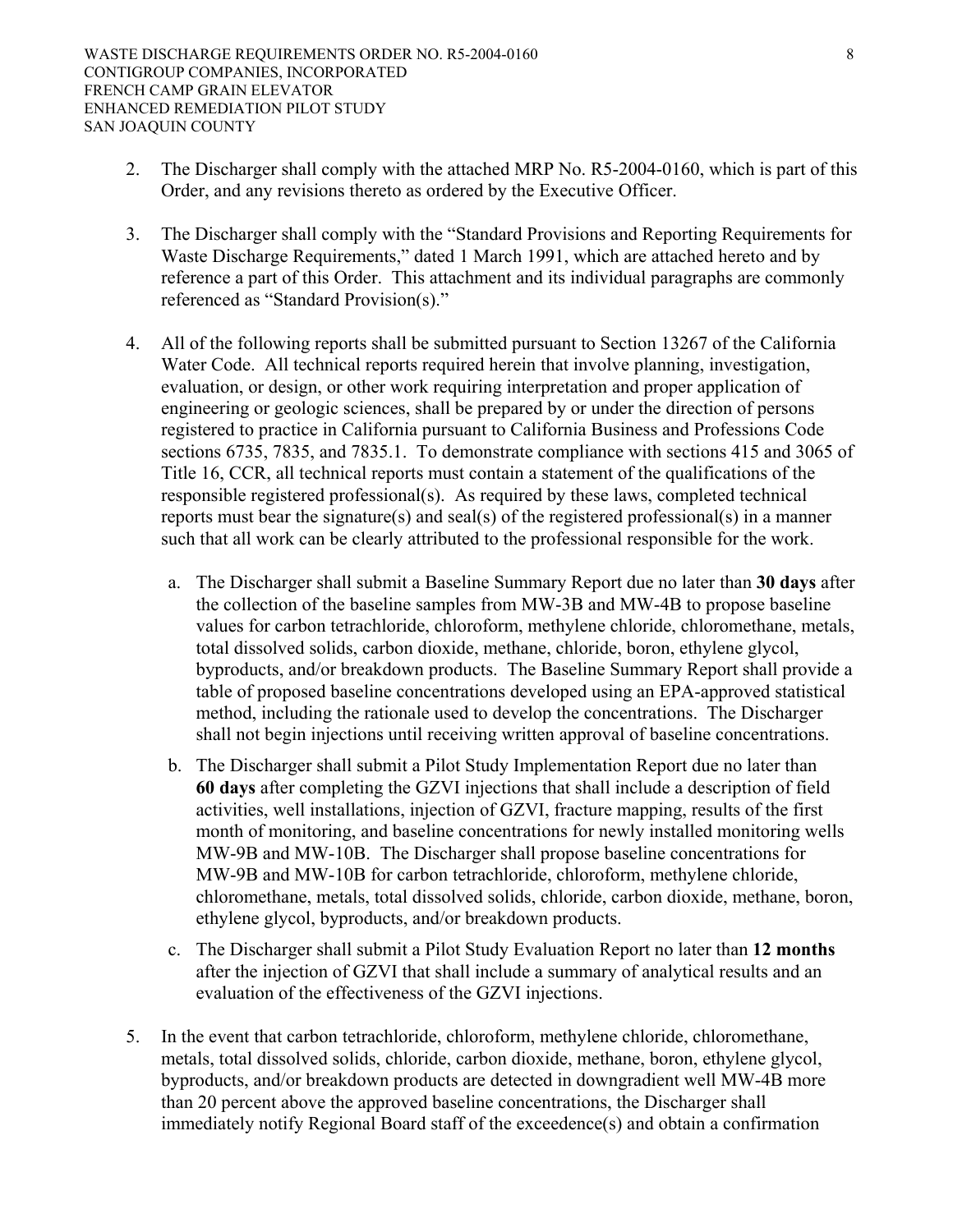sample within **7 days** of receiving the results. Within **48 hours** of receiving the confirmation sample results, the Discharger shall notify Regional Board staff of the results followed by written notification within **7 days**.

- 6. **Within 90 days** of confirming an exceedence as described in Provision D.5, the Discharger shall implement the contingency plan as described in Finding 16 and submit a Contingency Plan Implementation Report **60 days** after groundwater extraction activities have started.
- 7. The Discharger shall comply with all conditions of this Order, including timely submittal of technical and monitoring reports as directed by the Executive Officer. Violations may result in enforcement action, including Regional Board or court order requiring corrective action or imposing civil monetary liability, or in revision or rescission of this Order.
- 8. The Discharger shall maintain records of all monitoring information including all calibration and maintenance records, copies of all reports required by this Order, and records of all data used to complete the application for this Order. Records shall be maintained for a minimum of three years from the date of the sample, measurement, or report. This period may be extended during the course of any unresolved litigation regarding this discharge or when requested by the Executive Officer.
- 9. The Discharger shall at all times properly operate and maintain all facilities and systems of treatment and control that are installed or used by the Discharger to achieve compliance with this Order. Proper operation and maintenance also includes adequate laboratory controls and appropriate quality assurance procedures. This provision requires the operation of backup or auxiliary facilities or similar systems, which are to be installed by the Discharger only when necessary to achieve compliance with the conditions of this Order.
- 10. The Discharger shall report any non-compliance, and/or accidental spill or release of liquid or material verbally to the Regional Board within 24 hours of the spill or release, and followup the verbal notification with written documentation of the spill or release within 14 calendar days of the incident.
- 11. A copy of this Order shall be kept at the discharge facility for reference by operating personnel. Key operating personnel shall be familiar with its contents.
- 12. As described in the Standard Provisions, the Discharger shall report promptly to the Regional Board any material change or proposed change in the character, location, or volume of the discharge.
- 13. While this Order is in effect, and prior to any change in ownership of the Site or management of this operation, the Discharger shall transmit a copy of this Order to the succeeding Owner/Operator, and forward a copy of the transmittal letter and proof of transmittal to the Regional Board. Transfer of privileges granted under this Order are subject to the discretion of the Executive Officer.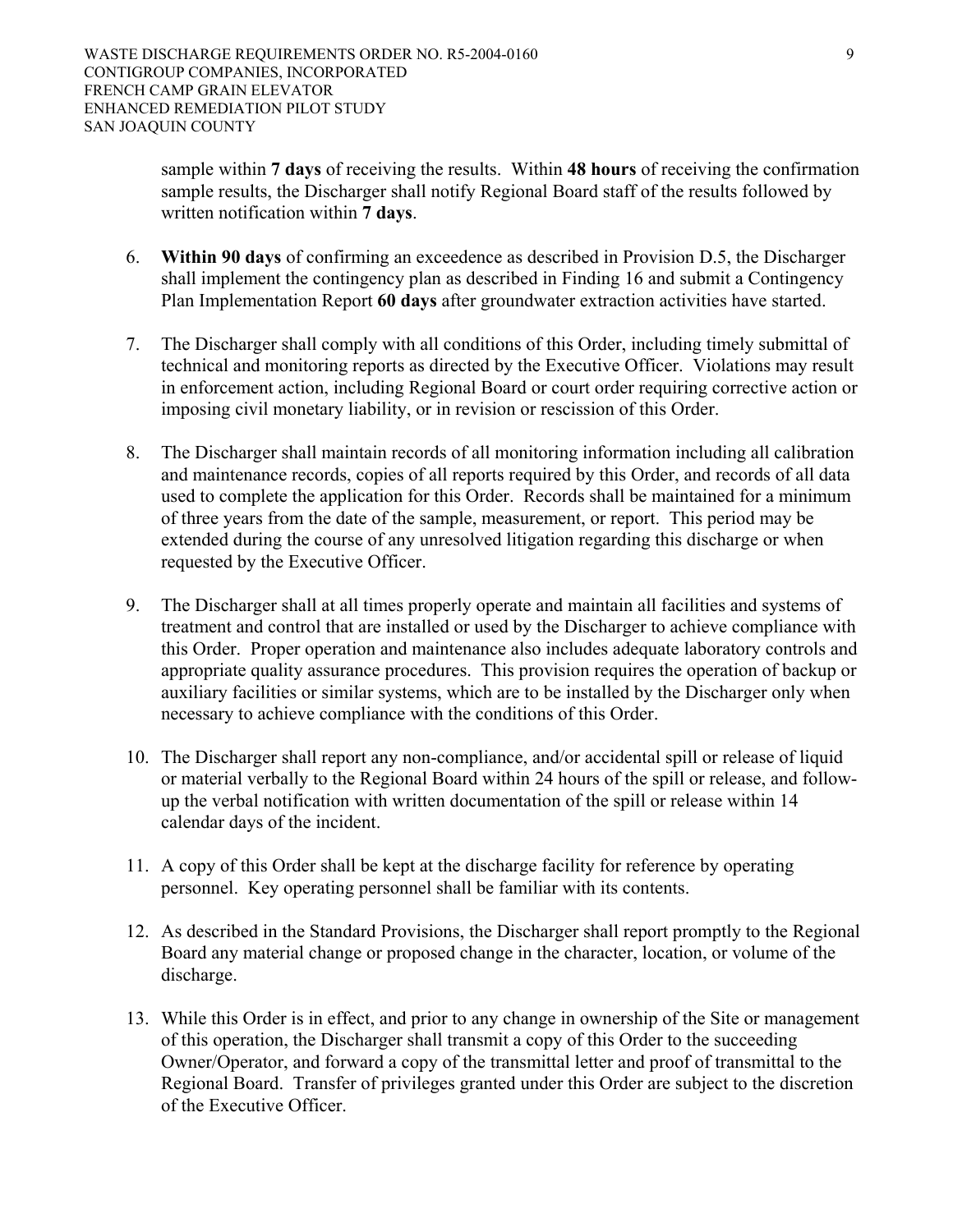14. The Regional Board will review this Order periodically and will revise requirements when necessary.

I, THOMAS R. PINKOS, Executive Officer, do hereby certify the foregoing is a full, true, and correct copy of an Order adopted by the California Regional Water Quality Control Board, Central Valley Region, on 15 October 2004.

> original signed by THOMAS R. PINKOS, Executive Officer

Attachments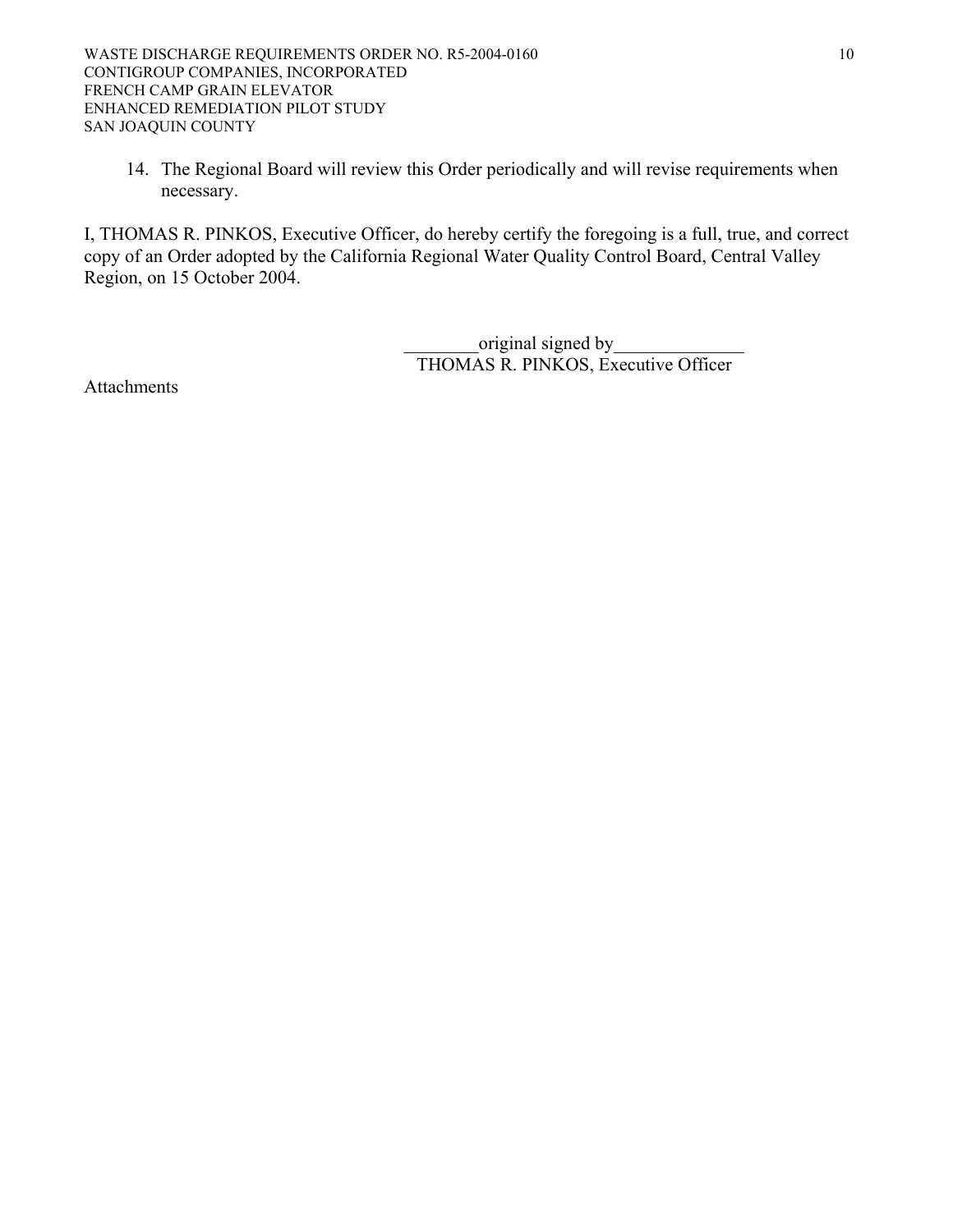# CALIFORNIA REGIONAL WATER QUALITY CONTROL BOARD CENTRAL VALLEY REGION

## MONITORING AND REPORTING PROGRAM NO. R5-2004-0160 FOR CONTIGROUP COMPANIES, INCORPORATED FRENCH CAMP GRAIN ELEVATOR ENHANCED REMEDIATION PILOT STUDY SAN JOAQUIN COUNTY

This Monitoring and Reporting Program (MRP) incorporates requirements for monitoring the progress of the enhanced remediation pilot study. This MRP is issued pursuant to California Water Code Section 13267. ContiGroup Companies, Inc. (Discharger) is required to comply with this MRP. The Discharger shall not implement any changes to this MRP unless and until a revised MRP is issued by the Executive Officer. Groundwater sampling and reporting outlined in MRP No. 5-00-858 is still required.

All samples shall be representative of the volume and the nature of the discharge and matrix of the sampled medium. The time, date, and location of each grab sample shall be recorded on the sample chain of custody form.

### **ENHANCED REMEDIATION PILOT STUDY MONITORING**

As shown on Attachment B, there are 14 monitoring wells, two proposed monitoring wells, and two private supply wells. The private wells are no longer in use. Monitoring of the enhanced remediation pilot study will consist of groundwater samples collected from four monitoring wells: MW-3B, MW-4B, and newly installed monitoring wells (MW-9B and MW-10B). Monitoring shall follow the schedule below. These analyses shall be completed by a State certified laboratory and shall follow standard EPA protocol.

| <b>Constituents</b>           | <b>EPA Method</b>     | <b>Maximum Quantitation Limit</b> <sup>1</sup> | <b>Sampling Frequency</b> |
|-------------------------------|-----------------------|------------------------------------------------|---------------------------|
| Volatile Organic Compounds    | 8260                  | $0.5 \text{ ug}/l$                             | Schedule A                |
| Alkalinity                    | 310.1, 310.2          | $1.0 \text{ mg}/l$                             | Schedule A                |
| Carbon dioxide (dissolved)    | SM4500 or ASTM D1945  | $0.01$ mg/l                                    | Schedule A                |
| Chloride                      | 300                   | $0.2 \text{ mg}/l$                             | Schedule A                |
| Nitrate as N                  | 300, 352.1            | $0.4$ mg/l                                     | Schedule A                |
| Sulfate                       | 300, 375              | $0.5$ mg/l                                     | Schedule A                |
| <b>Total Dissolved Solids</b> | 160.1                 | $10 \text{ mg/l}$                              | Schedule A                |
| <b>Total Organic Carbon</b>   | 415                   | $0.3$ mg/l                                     | Schedule A                |
| Iron, total & dissolved       | 200.7                 | $0.1$ mg/l                                     | Schedule A                |
| Ferrous and Ferric Iron       | 200, 6020, or SM 3000 | $0.1 \text{ mg}/1$                             | Schedule A                |
| Ethylene glycol               | 1666, 1671            | $200$ mg/l                                     | Schedule B                |
| Boron                         | 200.7 or 6010B        | $0.1 \text{ mg}/1$                             | Schedule B                |
| Phosphorous                   | 200.7, 365            | $1.0$ mg/l                                     | Schedule B                |
| Methane                       | SM4500 or ASTM D1945  | $0.01$ mg/l                                    | Schedule B                |
| Metals <sup>2</sup>           | 200.7, 200.8          | Various                                        | Schedule B                |

1 For nondetectable results

2 Metals analysis includes: barium, cadmium, calcium, total chromium, copper, lead, magnesium, manganese, mercury, molybdenum, nickel, silica, and sodium.

ug/l Micrograms per liter

mg/l Milligrams per liter

Schedule A Baseline, 2, 4, 8, 12, 16, 20, and 24 weeks after GZVI injections are completed, and quarterly thereafter.

Schedule B Baseline, 2, 4, and 8 weeks after GZVI injections are completed. Any metal, boron, phosphorous, methane or ethylene glycol detected in MW-3B, MW-4B, MW-9B, or MW-10B at 10 percent above baseline concentrations shall also be monitored at 12, 16, 20, 24 weeks, and quarterly thereafter in the well in which it was detected. Note: Baseline samples are collected from monitoring wells MW-3B and MW-4B a minimum of four weeks prior to the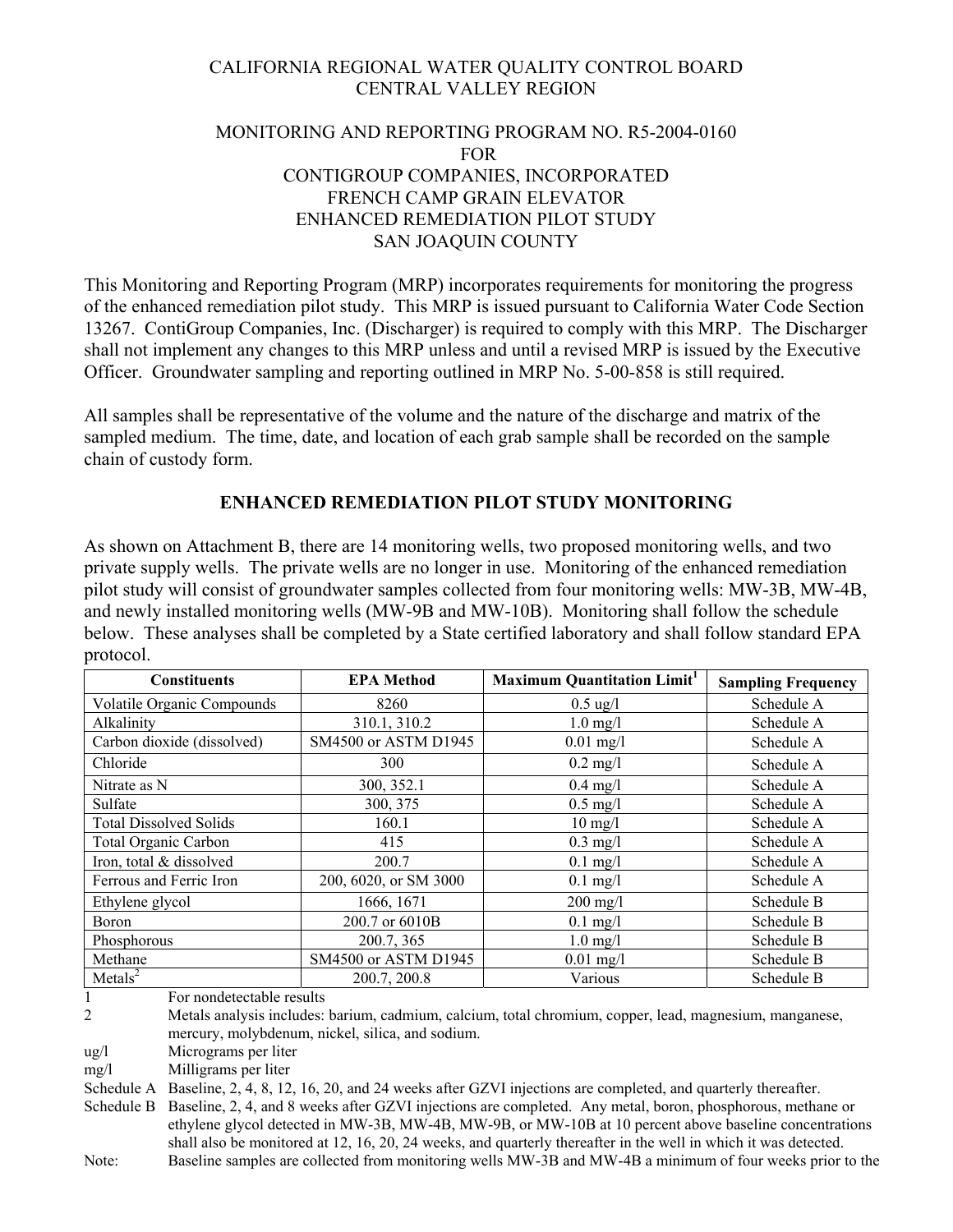injection of GZVI.

Field measured parameters shall follow the schedule below:

| <b>Parameters</b>             | Units                | <b>Type of Sample</b> | <b>Sampling Frequency</b> |
|-------------------------------|----------------------|-----------------------|---------------------------|
| Groundwater Elevation         | Feet, Mean Sea Level | Grab                  | Every time MW-3B, MW-4B,  |
| Oxidation-Reduction Potential | Millivolt            | Grab                  | MW-9B, and MW-10B are     |
| Electrical Conductivity       | uhmos                | Grab                  | sampled                   |
| Dissolved Oxygen              | mg/l                 | Grab                  |                           |
| pH                            | $0.1 \text{ units}$  | Grab                  |                           |

Field testing instruments (such as those used to test oxidation-reduction potential and dissolved oxygen) may be used provided that:

- 1. The operator is trained in proper use and maintenance of the instruments;
- 2. The instruments are field calibrated prior to each monitoring event;
- 3. Instruments are serviced and/or calibrated by the manufacturer at the recommended frequency; and
- 4. Field calibration reports are provided with the appropriate monitoring report.

# **REPORTING**

In reporting monitoring data, the Discharger shall arrange the data in tabular form so that the date, sample type, and reported analytical result for each sample are readily discernible. The data shall be summarized in such a manner to clearly illustrate compliance with waste discharge requirements and spatial or temporal trends, as applicable. The results of any monitoring done more frequently than required at the locations specified in the MRP shall also be reported to the Regional Board.

As required by the California Business and Professions Code Sections 6735, 7835, and 7835.1, all Groundwater Monitoring Reports shall be prepared under the direct supervision of a Registered Engineer or Geologist and signed by the registered professional.

Quarterly reports shall be submitted to the Board by the **1st day of the second month following the end of each calendar quarter (i.e., by 1 February, 1 May, 1 August, and 1 November**). The reports shall be submitted separately from the quarterly monitoring reports required by MRP No. 5-00-858. At a minimum, the reports shall include:

- 1. Results of monitoring, including a narrative description of all preparatory, monitoring, sampling, and analytical testing activities for the groundwater monitoring. The narrative shall be sufficiently detailed to verify compliance with the WDR, this MRP, and the Standard Provisions and Reporting Requirements. The narrative shall be supported by field logs for each well documenting depth to groundwater; parameters measured before, during, and after purging; calculation of casing volume; total volume of water purged, etc.;
- 2. Copies of all laboratory analytical report(s);
- 3. Cumulative data tables containing the water quality analytical results and depth to groundwater;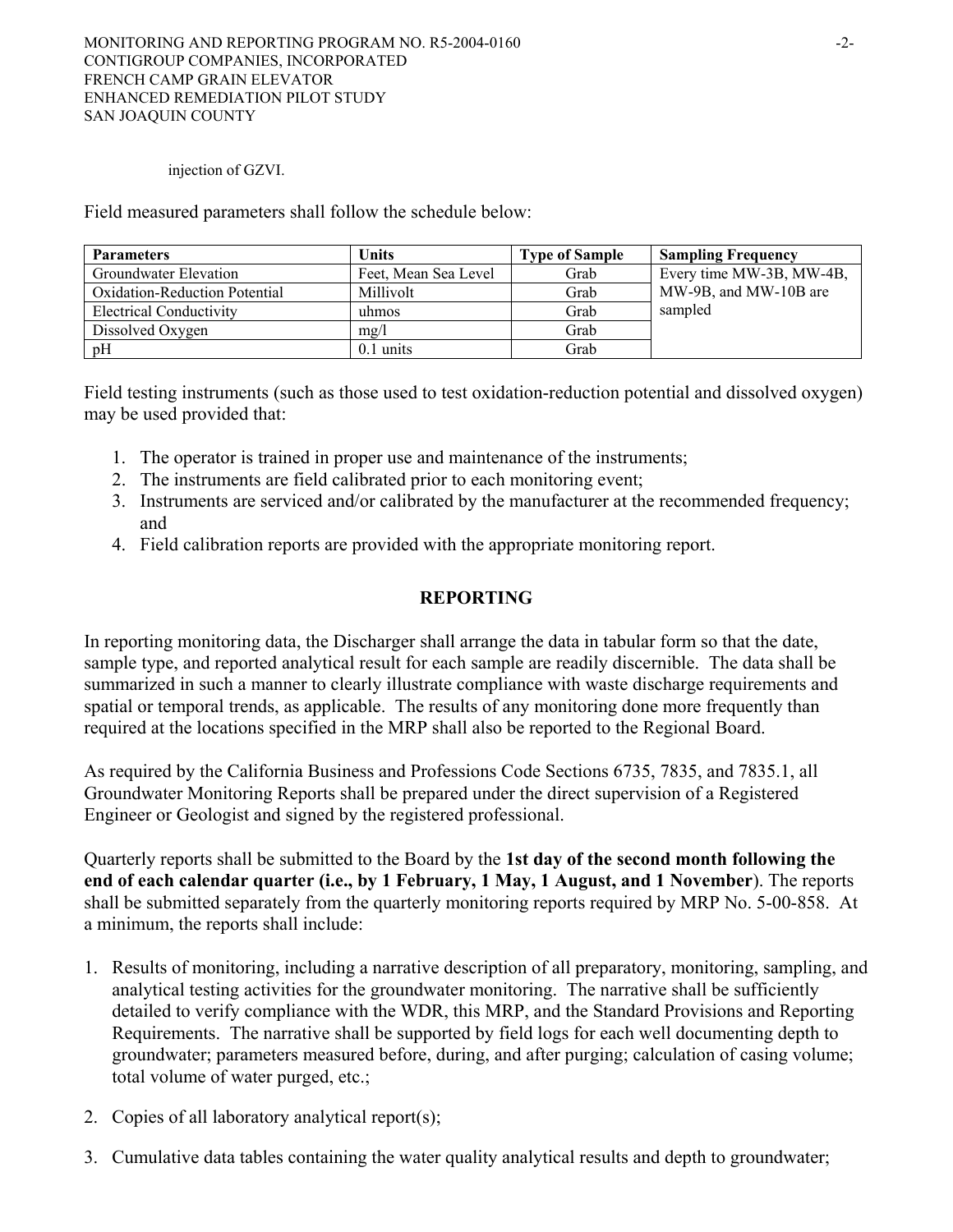- 4. An evaluation of the performance of the remediation pilot study including an analysis of its effectiveness in destroying the pollutants, and a discussion of the potential for field scale application;
- 5. A discussion of compliance and the corrective action taken, if any, as well as any planned or proposed actions needed to bring the discharge into full compliance with the waste discharge requirements; and
- 6. A discussion of any data gaps, potential deficiencies/redundancies in the monitoring system or reporting program and the anticipated date for an effectiveness evaluation of the pilot study.

A letter transmitting the self-monitoring reports shall accompany each report. Such a letter shall include a discussion of requirement violations found during the reporting period, and actions taken or planned for correcting noted violations, such as operation or facility modifications. If the Discharger has previously submitted a report describing corrective actions and/or a time schedule for implementing the corrective actions, reference to the previous correspondence will be satisfactory. The transmittal letter shall contain the penalty of perjury statement by the Discharger, or the Discharger's authorized agent, as described in the Standard Provisions General Reporting Requirements Section B.3.

 $\mathcal{L}_\mathcal{L} = \{ \mathcal{L}_\mathcal{L} \mid \mathcal{L}_\mathcal{L} \in \mathcal{L}_\mathcal{L} \}$ 

The Discharger shall implement the above monitoring program as of the date of the Order.

Ordered by: original signed by THOMAS R. PINKOS, Executive Officer

(Date)

DLL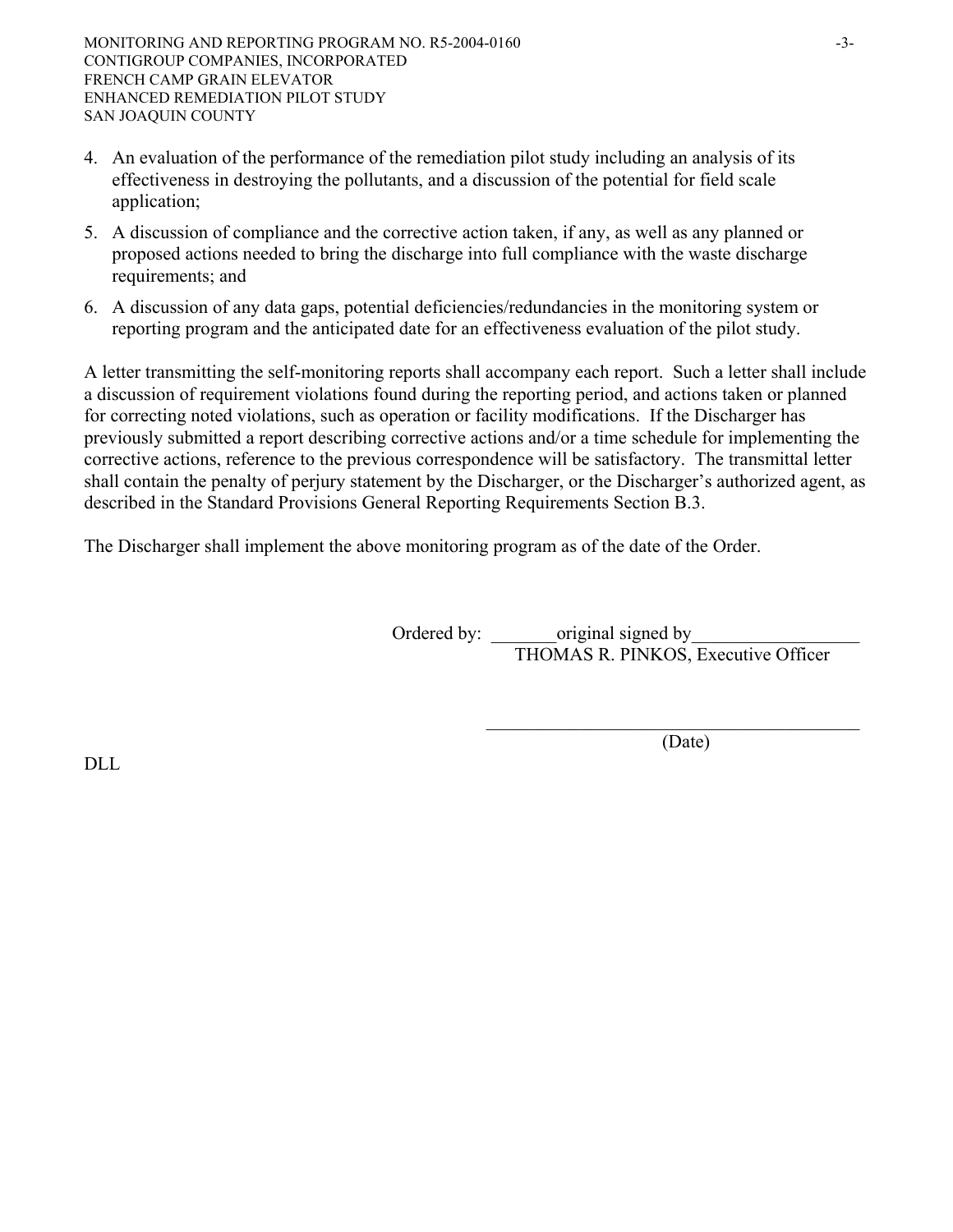#### INFORMATION SHEET

### WASTE DISCHARGE REQUIREMENTS ORDER NO. R5-2004-0160 CONTIGROUP COMPANIES, INC. FRENCH CAMP GRAIN ELEVATOR ENHANCED REMEDIATION PILOT STUDY SAN JOAQUIN COUNTY

ContiGroup Companies, Inc. (Discharger) formerly owned the active grain storage and transfer facility at 9504 South Harlan Road in French Camp (Site). Historically, liquid fumigants containing carbon tetrachloride were stored on site in five-gallon buckets. Carbon tetrachloride was found in groundwater in 1999. Several investigations have been conducted to delineate the extent of carbon tetrachloride and its breakdown product, chloroform. Three water bearing zones are identified at the Site with most of the mass of pollution in the B water bearing zone. The B water bearing zone is about 60 to 80 feet below ground surface (bgs) and varies from about 5 to 15 feet thick across the Site.

The Discharger proposes a nine-month granular zero valent iron (GZVI) injection pilot study to reduce carbon tetrachloride and chloroform concentrations. GZVI is a strong reducing agent. Electrons released during GZVI oxidation reduce the chlorinated compound whereby the chlorine atoms are replaced by hydrogen atoms. During the reductive dechlorination process, the carbon tetrachloride and chloroform act as electron acceptors. The purpose of the pilot study is to reduce pollutant concentrations and evaluate GZVI as a remedial alternative. Under reductive dechlorination, carbon tetrachloride and its breakdown product chloroform are reduced to methylene chloride. As the groundwater moves out of the area of the GZVI into aerobic conditions, the methylene chloride breaks down with the ultimate end products of carbon dioxide and chloride.

The Discharger will drill three borings to about 85 feet bgs. Points of injection will be spaced at about 77.5 feet bgs, 72.5 feet bgs, 67.5 feet bgs, and 62.5 feet bgs to create four iron layers per boring. About 4 cubic meters of GZVI slurry will be injected into each layer for a total of about 16 cubic meters per boring. The GZVI slurry consists of guar gum, which makes the slurry viscous and allows the GZVI to be suspended and pumped in to the boring, cross-linker to make the slurry more viscous, and an enzyme breaker to reduce viscosity once the layer is emplaced in the subsurface. The mixture of slurry is 400 kilograms of iron, eight kilograms of guar gum, three quarters to two liters of cross-linker, and 0.02 liters of enzyme breaker per cubic meter of slurry. The amount injected may be less, but not more than 4 cubic meters per layer because the mass of GZVI injected is controlled by the amount that can be hydraulically fractured into the subsurface. The WDRs require extensive monitoring to evaluate the effects of the proposed injections. When the pilot study is completed, the amendments and byproducts shall not exceed baseline levels.

DLL 9/14/04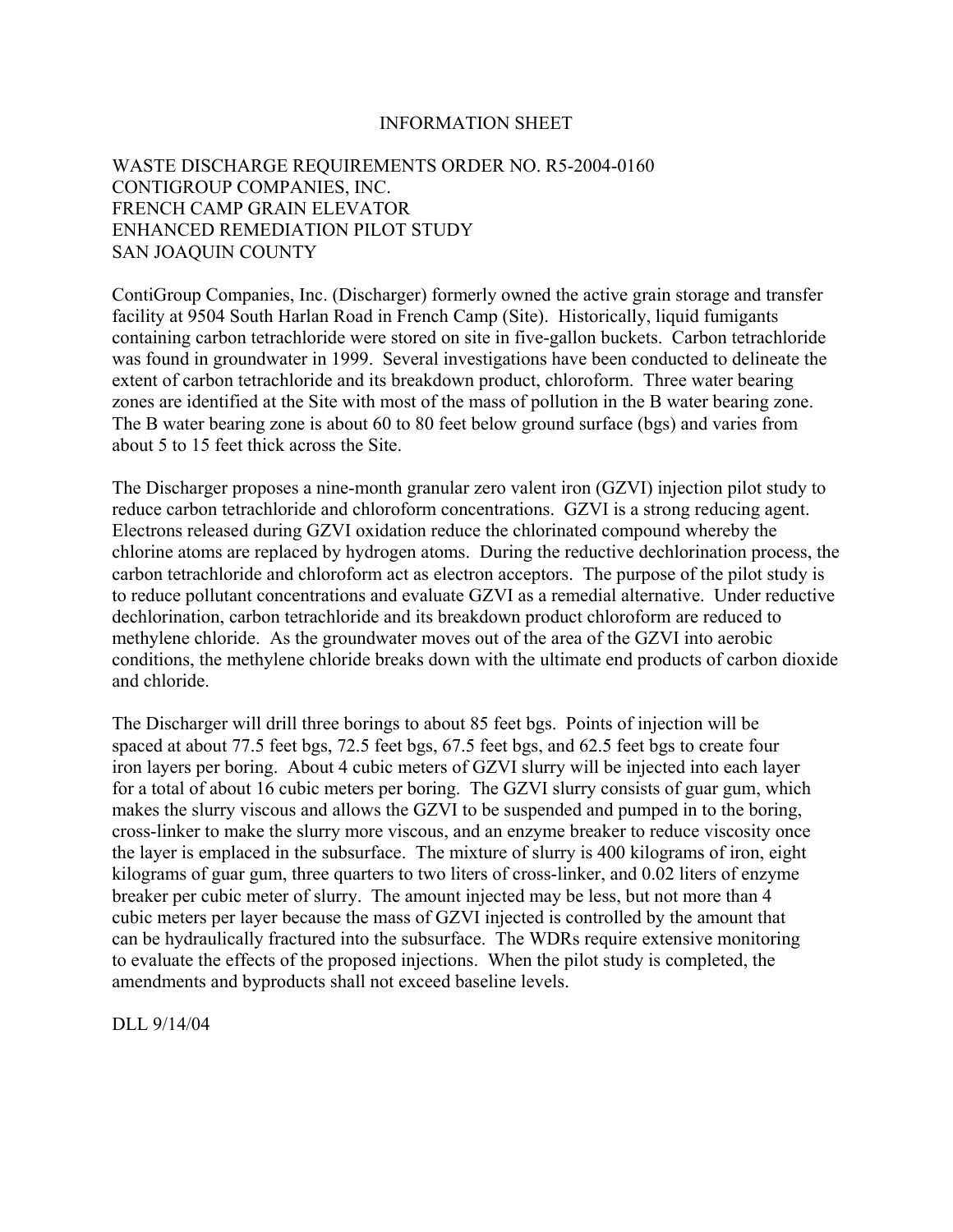

SAN JOAQUIN COUNTY